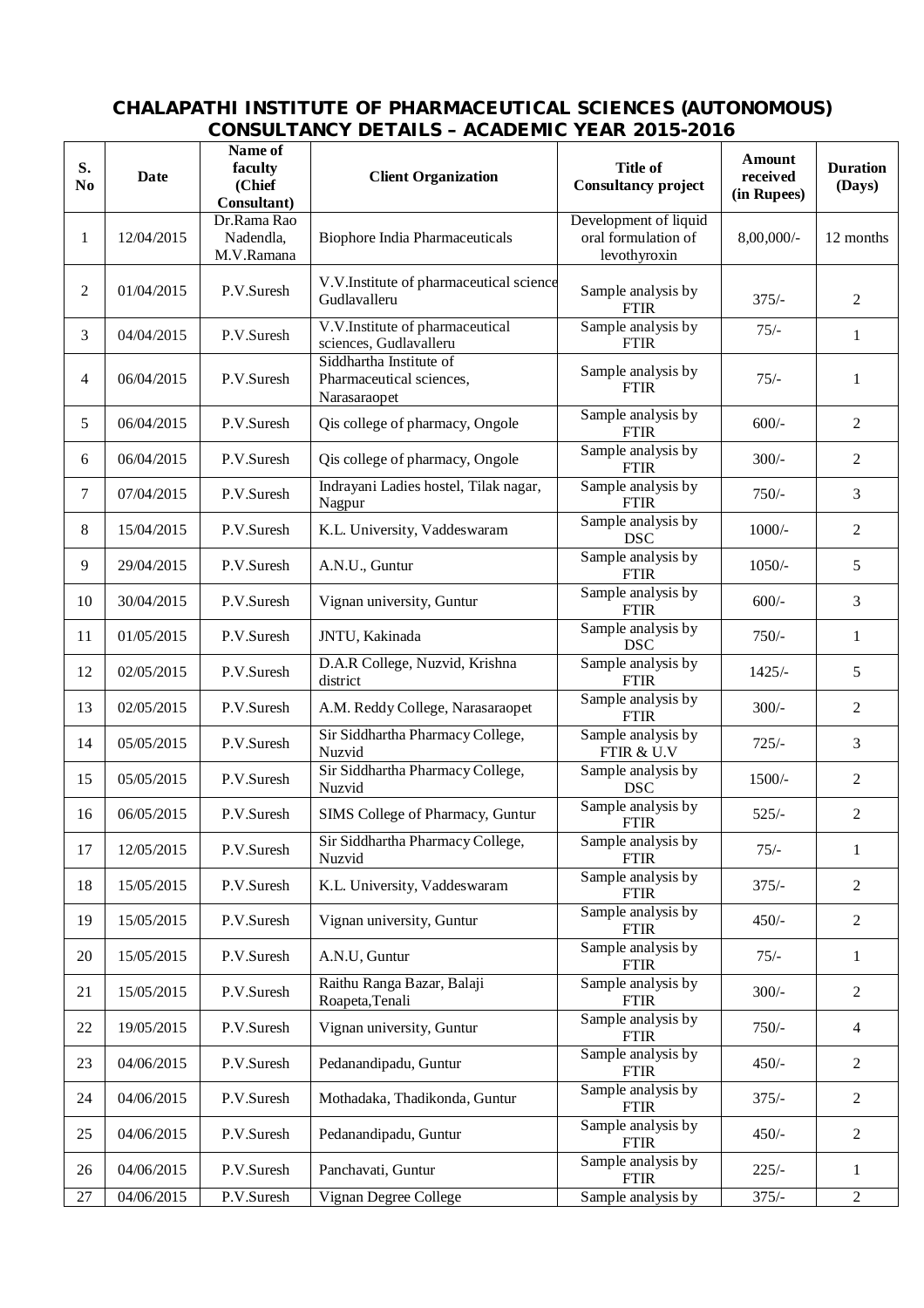|    |            |                       |                                                                         | <b>FTIR</b>                                                                                                 |             |                |
|----|------------|-----------------------|-------------------------------------------------------------------------|-------------------------------------------------------------------------------------------------------------|-------------|----------------|
| 28 | 10/06/2015 | M.Sathish<br>Kumar    | ANU, Guntur                                                             | Phytochemical<br>screening, isolation and<br>purification of<br>phytocompounds from<br>two medicinal plants | $35,260/$ - | 90             |
| 29 | 13/06/2015 | A.Narendra<br>Babu    | SIMS college of Pharmacy, Guntur                                        | Extraction, isolation<br>and identification of<br>phytocompounds in<br>Barleria frionitis                   | $22,000/$ - | 45             |
| 30 | 13/06/2015 | M.Sathish<br>Kumar    | SIMS college of Pharmacy, Guntur                                        | Phytochemical<br>evaluation of crude<br>extracts of Barleria<br>frionitis                                   | $15,000/-$  | 30             |
| 31 | 22/06/2015 | P.V.Suresh            | Vignan College of Pharmacy, Guntur                                      | <b>Bio Analytical HPLC</b>                                                                                  | 17000/-     | 60             |
| 32 | 21/06/2015 | Dr.A.Narendra<br>Babu | Mybo group, Visakhapatnam                                               | Pharma-cognostical and<br>phytochemical<br>evaluation of root<br>extracts of Typha<br>angustata             | $17,000/-$  | 30             |
| 33 | 09/06/2015 | P.V.Suresh            | Kakinada, Andhra Pradesh                                                | Sample analysis by<br><b>DSC</b>                                                                            | 5250/-      | $\tau$         |
| 34 | 25/06/2015 | P.V.Suresh            | Nekkallu, Thullur, Guntur                                               | Sample analysis by<br><b>DSC</b>                                                                            | $3000/-$    | 2              |
| 35 | 25/06/2015 | P.V.Suresh            | Krishna University                                                      | Sample analysis by<br><b>DSC</b>                                                                            | 1500/-      | 2              |
| 36 | 08/07/2015 | P.V.Suresh            | A.N.U, Guntur                                                           | Sample analysis by<br><b>FTIR</b>                                                                           | $750/-$     | 2              |
| 37 | 11/07/2015 | P.V.Suresh            | K.L.U, Vijayawada                                                       | Sample analysis by<br><b>FTIR</b>                                                                           | $250/-$     | $\overline{c}$ |
| 38 | 11/07/2015 | P.V.Suresh            | K.L.U, Vijayawada                                                       | Sample analysis by<br><b>FTIR</b>                                                                           | $75/-$      | $\mathbf{1}$   |
| 39 | 15/07/2015 | P.V.Suresh            | K.L.University, Vaddeswaram                                             | Sample analysis by<br><b>DSC</b>                                                                            | $1500/-$    | $\overline{4}$ |
| 40 | 16/07/2015 | P.V.Suresh            | Kakinada                                                                | Sample analysis by<br><b>DSC</b>                                                                            | $6000/$ -   | 5              |
| 41 | 27/07/2015 | M.Sathish<br>Kumar    | Dukes Formulations Pvt Ltd, Chennai                                     | Pharmacognostical and<br>phytochemical<br>characterization of<br>selected medicinal<br>plants               | $10,000/$ - | 90             |
| 42 | 20/08/2015 | P.V.Suresh            | Sri Vasavi Institute of Pharmaceutical<br>Sciences, Taepalligudam (W.G) | Sample analysis by<br><b>FTIR</b>                                                                           | $300/-$     | $\overline{2}$ |
| 43 | 20/08/2015 | P.V.Suresh            | Muthyalareddy nagar, Guntur                                             | Sample analysis by<br><b>DSC</b>                                                                            | 3750/-      | 3              |
| 44 | 26/08/2015 | P.V.Suresh            | Sir Siddhartha Pharmacy College                                         | Sample analysis by<br><b>FTIR</b>                                                                           | $525/-$     | 2              |
| 45 | 27/08/2015 | P.V.Suresh            | Vignan College of Pharmacy, Guntur                                      | Sample analysis by<br>FTIR, DSC & viscosity                                                                 | $2300/-$    | 5              |
| 46 | 28/08/2015 | P.V.Suresh            | Vignan College of Pharmacy, Guntur                                      | Sample analysis by<br><b>FTIR</b>                                                                           | $75/-$      | $\mathbf{1}$   |
| 47 | 31/08/2015 | P.V.Suresh            | Sibar Institute of Dental Sciences,<br>Takkellapadu, Guntur             | <b>Bio Analytical HPLC</b>                                                                                  | $4000/-$    | 20             |
| 48 | 03/09/2015 | P.V.Suresh            | Vignan College of Pharmacy, Guntur                                      | Sample analysis by<br><b>FTIR</b>                                                                           | $75/-$      | $\mathbf{1}$   |
| 49 | 04/09/2015 | P.V.Suresh            | Vignan College of Pharmacy, Guntur                                      | Sample analysis by<br><b>FTIR</b>                                                                           | $75/-$      | $\mathbf{1}$   |
| 50 | 04/09/2015 | P.V.Suresh            | Vignan College, Guntur                                                  | Sample analysis by<br>FTIR & U.V                                                                            | $1675/-$    | 4              |
| 51 | 04/09/2015 | P.V.Suresh            | A.N.U, Guntur                                                           | Sample analysis by<br>FTIR & U.V                                                                            | $250/-$     | $\overline{2}$ |
| 52 | 08/09/2015 | P.V.Suresh            | A.N.U, Guntur                                                           | Sample analysis by U.V                                                                                      | $50/-$      | $\mathbf{1}$   |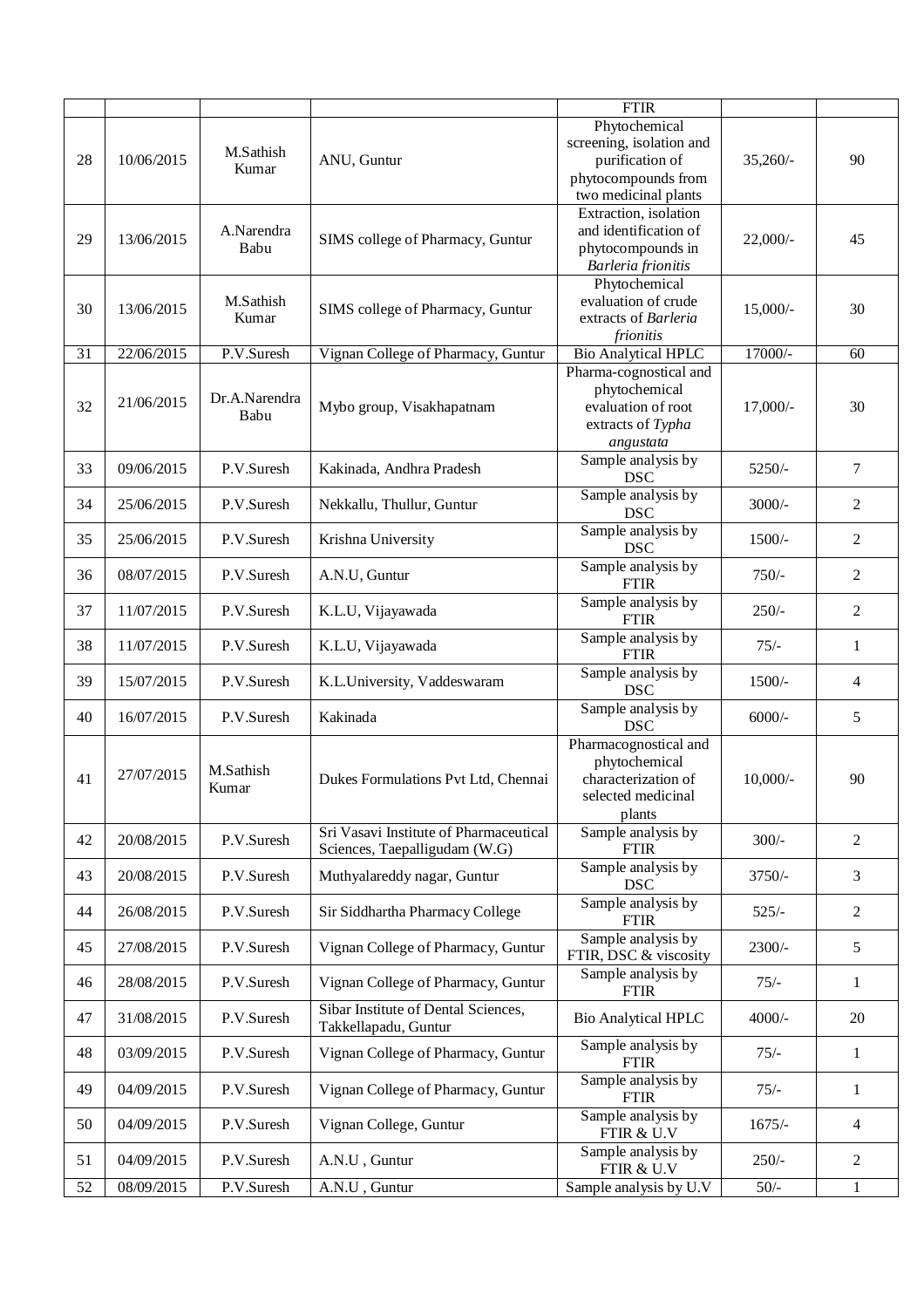| 53 | 15/09/2015 | P.V.Suresh | Panchavati, Guntur                                          | Sample analysis by U.V                | $200/-$   | $\sqrt{2}$     |
|----|------------|------------|-------------------------------------------------------------|---------------------------------------|-----------|----------------|
| 54 | 05/10/2015 | P.V.Suresh | Vignan College of Pharmacy, Guntur                          | Sample analysis by<br>Analytical HPLC | $1000/-$  | 15             |
| 55 | 05/10/2015 | P.V.Suresh | Kakinada                                                    | Sample analysis by<br><b>DSC</b>      | $1500/-$  | $\overline{2}$ |
| 56 | 05/10/2015 | P.V.Suresh | Vignan University, Vadlamudi,<br>Guntur                     | Sample analysis by<br><b>FTIR</b>     | $225/-$   | $\overline{2}$ |
| 57 | 06/10/2015 | P.V.Suresh | Vignan University, Vadlamudi,<br>Guntur                     | Sample analysis by<br><b>FTIR</b>     | $150/-$   | 1              |
| 58 | 14/10/2015 | P.V.Suresh | Vignan College of Pharmacy, Guntur                          | Sample analysis by<br><b>FTIR</b>     | $75/-$    | $\mathbf{1}$   |
| 59 | 14/10/2015 | P.V.Suresh | Vignan College of Pharmacy, Guntur                          | Sample analysis by<br><b>FTIR</b>     | $75/-$    | $\mathbf{1}$   |
| 60 | 14/10/2015 | P.V.Suresh | Vignan College of Pharmacy, Guntur                          | Sample analysis by<br><b>FTIR</b>     | $75/-$    | $\mathbf{1}$   |
| 61 | 04/11/2015 | P.V.Suresh | Vignan University, Vadlamudi,<br>Guntur                     | Sample analysis by<br><b>FTIR</b>     | $450/-$   | $\overline{2}$ |
| 62 | 06/11/2015 | P.V.Suresh | A.N.U, Guntur                                               | Sample analysis by<br><b>FTIR</b>     | $450/-$   | $\overline{2}$ |
| 63 | 12/11/2015 | P.V.Suresh | Andhra Loyola College, Vijayawada                           | Sample analysis by<br><b>FTIR</b>     | $975/-$   | $\overline{4}$ |
| 64 | 14/11/2015 | P.V.Suresh | QIS College, Ongole                                         | <b>Bio Analytical HPLC</b>            | $500/-$   | $\overline{5}$ |
| 65 | 01/12/015  | P.V.Suresh | SIMS College, Guntur                                        | Sample analysis by<br><b>FTIR</b>     | $75/-$    | $\mathbf{1}$   |
| 66 | 04/12/2015 | P.V.Suresh | A.N.U, Guntur                                               | Sample analysis by $U.V$              | $50/-$    | $\mathbf{1}$   |
| 67 | 15/12/2015 | P.V.Suresh | SIMS College, Guntur                                        | Sample analysis by<br><b>FTIR</b>     | $75/-$    | $\mathbf{1}$   |
| 68 | 18/12/2015 | P.V.Suresh | Sibar Institute of Dental Sciences,<br>Takkellapadu, Guntur | Bio analytical HPLC                   | $5000/-$  | 60             |
| 69 | 24/12/2015 | P.V.Suresh | J.K.C college, Guntur                                       | Sample analysis by<br><b>FTIR</b>     | $1425/-$  | 5              |
| 70 | 29/12/2015 | P.V.Suresh | BEC, Dept. Chemistry, Bapatla                               | Sample analysis by<br><b>FTIR</b>     | $975/-$   | $\mathfrak{Z}$ |
| 71 | 02/01/2016 | P.V.Suresh | BEC, Dept. Chemistry, Bapatla                               | Sample analysis by<br><b>FTIR</b>     | $75/-$    | $\mathbf{1}$   |
| 72 | 02/01/2016 | P.V.Suresh | BEC, Dept. Chemistry, Bapatla                               | Sample analysis by<br><b>DSC</b>      | $600/-$   | $\mathbf{1}$   |
| 73 | 18/01/2016 | P.V.Suresh | K.L. University                                             | Sample analysis by<br><b>FTIR</b>     | $1275/-$  | $\overline{4}$ |
| 74 | 19/01/2016 | P.V.Suresh | Chennai                                                     | Bio analytical HPLC                   | 12000/-   | 30             |
| 75 | 21/01/2016 | P.V.Suresh | K.L. University                                             | Sample analysis by<br><b>FTIR</b>     | $150/-$   | 1              |
| 76 | 22/01/2016 | P.V.Suresh | B.A.E, K.R. College of Pharmacy,<br>Ongole                  | Bio analytical HPLC                   | 9500/-    | 15             |
| 77 | 25/01/2016 | P.V.Suresh | K.L. University, Vaddeswaram                                | Sample analysis by<br><b>DSC</b>      | $10000/-$ | 10             |
| 78 | 27/01/2016 | P.V.Suresh | A.N.U, Guntur                                               | Sample analysis by<br>FTIR & U.V      | $100/-$   | $\mathbf{1}$   |
| 79 | 27/01/2016 | P.V.Suresh | L.B.R.C, Myalavaram                                         | Sample analysis by<br><b>FTIR</b>     | $450/-$   | $\overline{2}$ |
| 80 | 27/01/2016 | P.V.Suresh | L.B.R.C, Myalavaram                                         | Sample analysis by<br><b>FTIR</b>     | $450/-$   | $\overline{3}$ |
| 81 | 27/01/2016 | P.V.Suresh | Vignan University, Vadlamudi,<br>Guntur                     | Sample analysis by<br><b>FTIR</b>     | $150/-$   | $\mathbf{1}$   |
| 82 | 29/01/2016 | P.V.Suresh | L.B.R.C, Myalavaram                                         | Sample analysis by<br><b>FTIR</b>     | $450/-$   | 3              |
| 83 | 30/01/2016 | P.V.Suresh | K.L. University                                             | Sample analysis by<br><b>FTIR</b>     | $300/-$   | $\overline{2}$ |
| 84 | 06/02/2016 | P.V.Suresh | L.B.R.C, Myalavaram                                         | Sample analysis by<br><b>FTIR</b>     | $300/-$   | $\overline{2}$ |
| 85 | 09/02/2016 | P.V.Suresh | SIMS College, Guntur                                        | Sample analysis by<br><b>DSC</b>      | $3000/-$  | $\mathfrak{Z}$ |